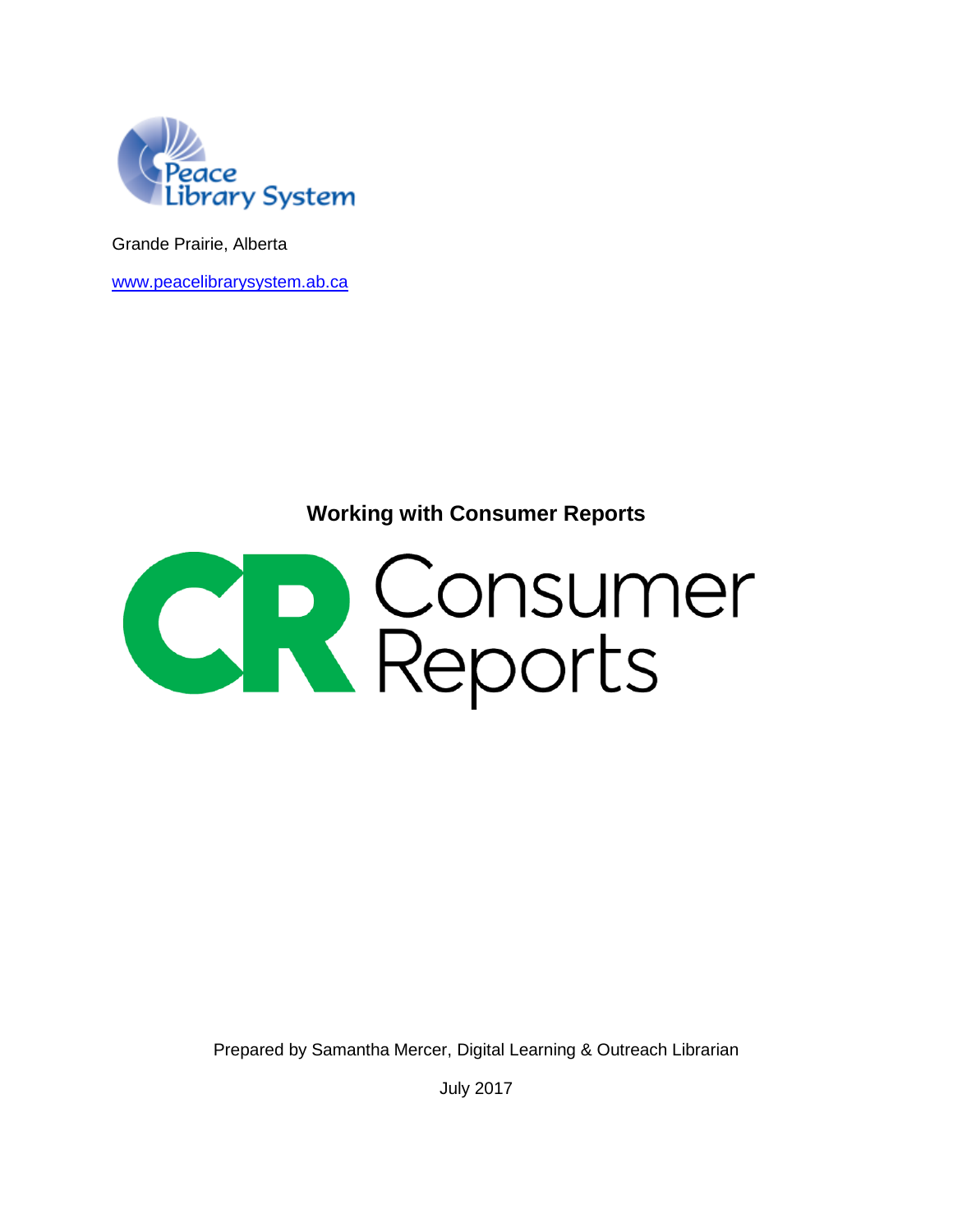# **Table of Contents**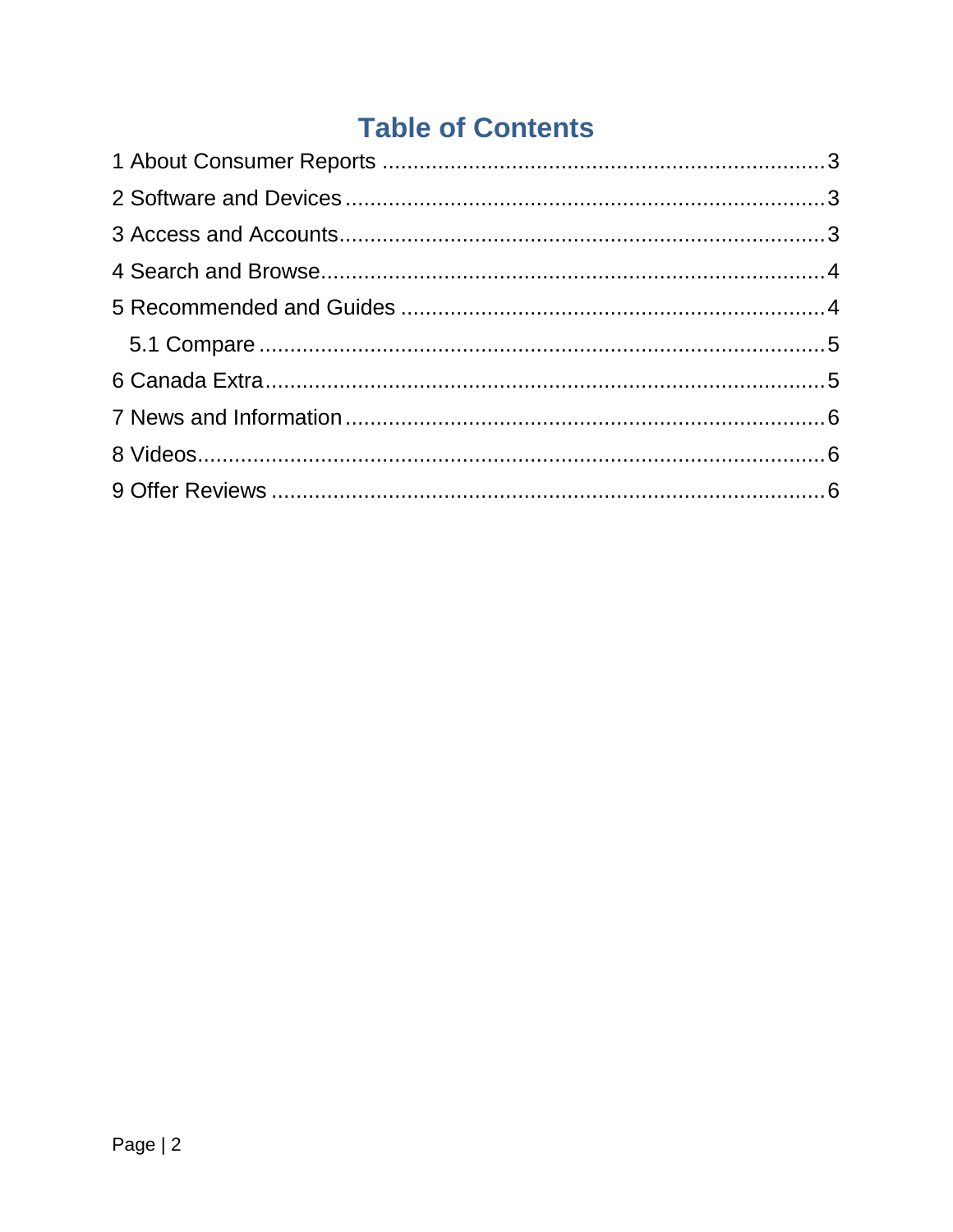## <span id="page-2-0"></span>**1 About Consumer Reports**

Consumer Reports has been giving unbiased product reviews since 1936. Originally a physical magazine, all that information is now available online. The non-profit organization tests and rates over 4,000 products a year. In addition, they offer news and helpful guides that are great for those looking into big first time purchases.

### <span id="page-2-1"></span>**2 Software and Devices**

While Consumer Reports does have a couple apps, none of them will work with you library card. If you want to access information on one of their apps, you will have to purchase a personal subscription. To access Consumer Reports with your library card, you need to use an internet browser. That browser can be on any computer or mobile device.

## <span id="page-2-2"></span>**3 Access and Accounts**

Consumer Reports is a mixture of patron and public access.

Within the library, anyone can access Consumer Reports. If they are on the library wi-fi or on a library computer, they will simply select Consumer Reports as their eResource and be brought into the website.

- 1. Go to the eResources page of your library.
- 2. Select "Magazines and Newspapers."
- 3. Choose "Website" below the icon.
- 4. Select "Consumer Reports.org."

Outside of the library, you are required to enter your library barcode in order to gain access.

- 1. Go to the eResources page of your library.
- 2. Select "Magazines and Newspapers."
- 3. Choose "Website" below the icon.
- 4. Enter your library barcode as your Patron ID and select "Next."
- 5. Select "ConsumerReports.org."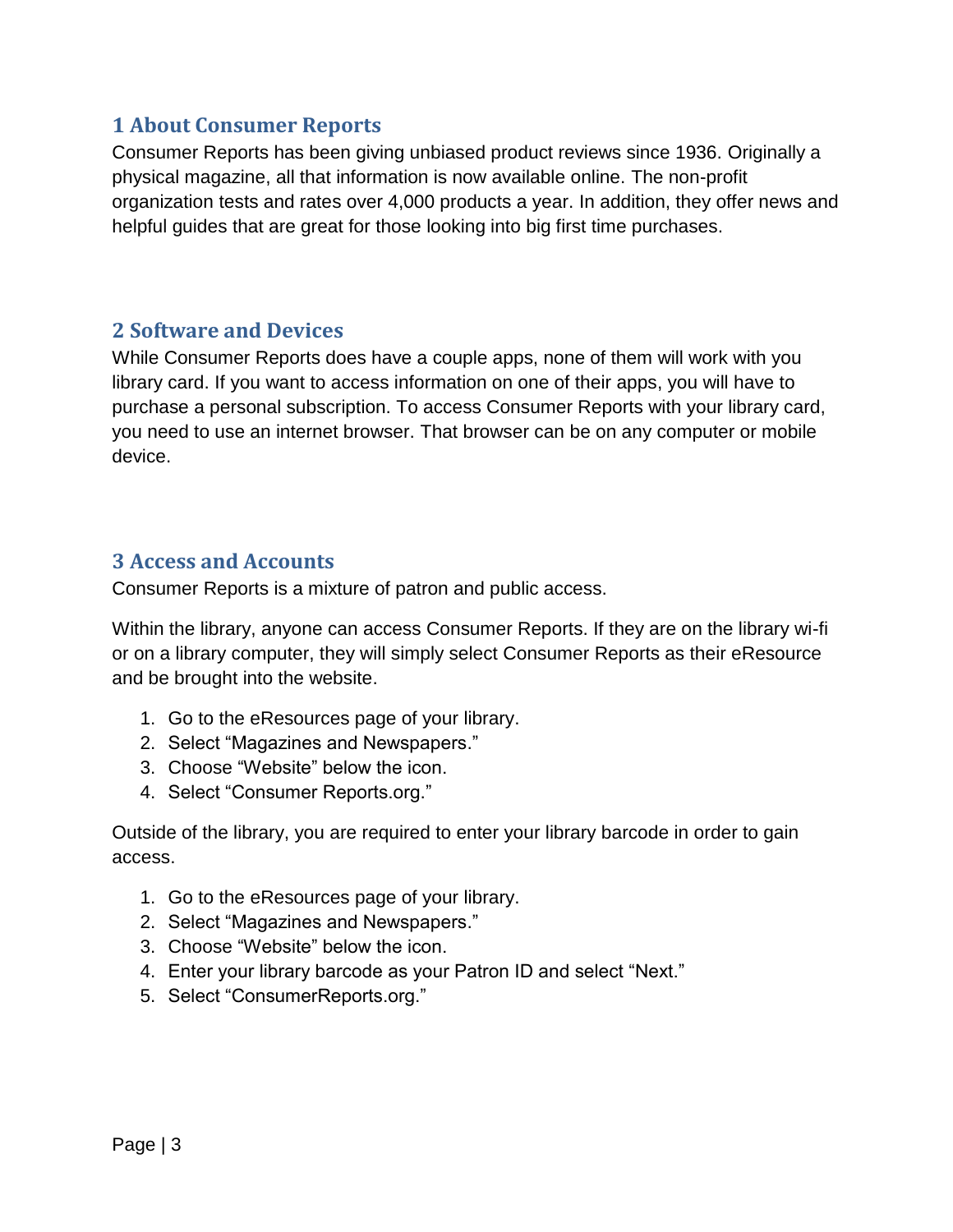## <span id="page-3-0"></span>**4 Search and Browse**

- A. On the homepage, you can use the search bar on the top centre to search for your product. The bar will auto complete as you type.
- B. On the homepage, you can select "All Products A-Z" which is located to the right of the search bar.
- C. Browse through the "Featured Products" section which is below the featured photo.
- D. Hover over "Product Reviews" on the top left

# <span id="page-3-1"></span>**5 Recommended and Guides**

When you find the product you want reviews for, there is a few ways to get information.

- A. "Overview" is your home page where you can select a certain type of your product (window air condition vs. portable air conditioner). You can also get a few related videos, access to the buying guide, a sample of recently tested products, and the most recent related news articles.
- B. "Ratings & Reliability" allows you to view the details of each model of the product you are looking for. See 5.1 to learn about comparing models. Use the filter options in the panel on the left to limit your results.
- C. "Recommended" will give you general and overall recommendations for a product. They generally organize the recommendations based on how big of a space they are good for or any specific/differentiating factor (waterproof camera vs. mirrorless camera).
- D. "Buying Guide" is a guide put together to help you get the best product for what you need and can afford. Find out exactly what you should be looking for, what price range it may fall within, and how to test the device.

Products displayed in the ratings and recommendations section include a "Shop Now" button. Be aware that these links generally lead you to American sites (Amazon.com). See 6 to learn about Canadian focused information.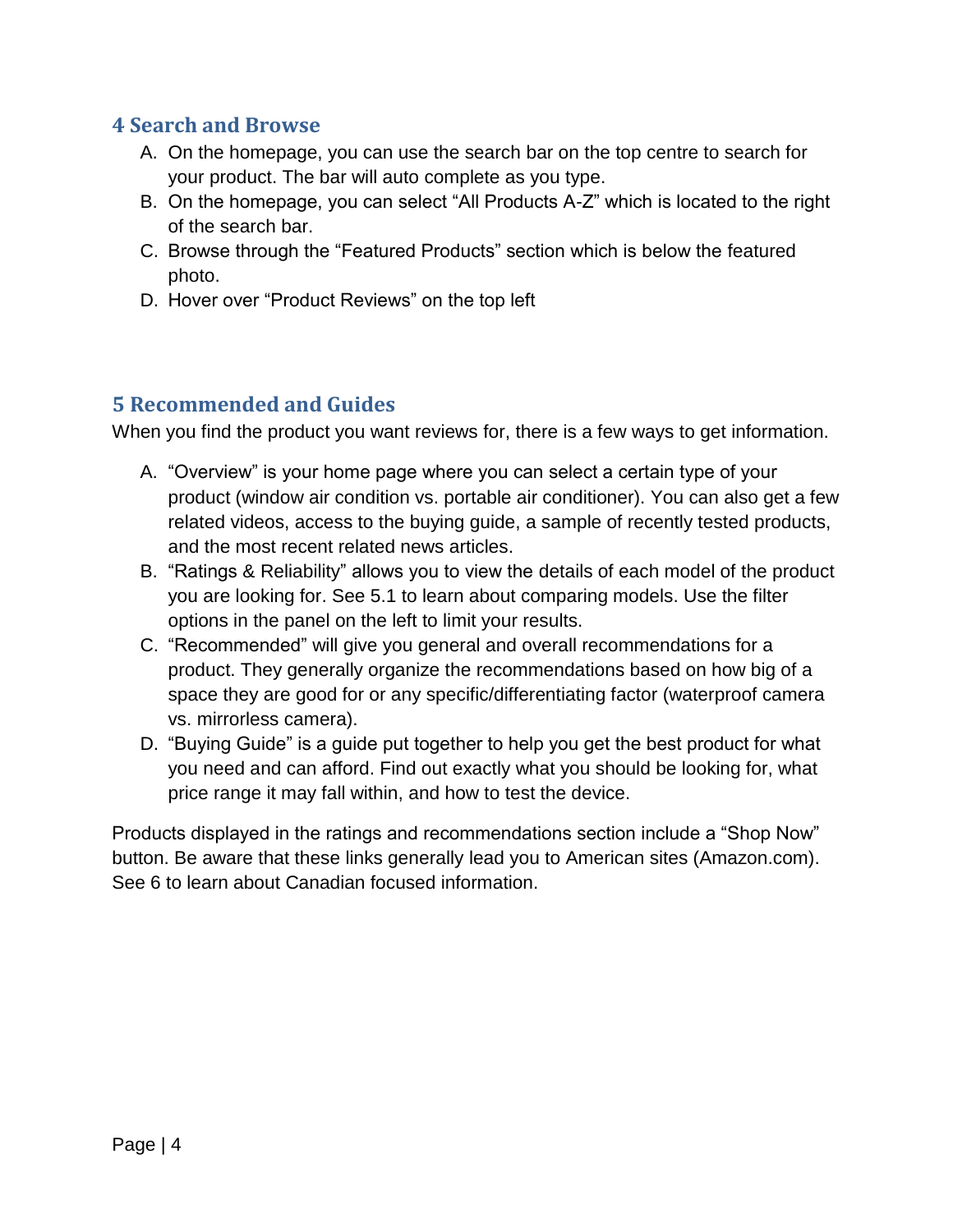#### <span id="page-4-0"></span>**5.1 Compare**

In the Ratings section of a product, you will notice a faded + sign. Select up to 3 products' + sign and then select the "Compare" button on the top right of the chart. This will remove all unwanted products and allow you to easily compare the models you are interested in.

< Back to add models | Back to Air conditioners ratings

Compare Air conditioners

|                            | 75<br><b>TERMINERS</b><br>SPT<br>RO.<br><b>SPT</b> WA-6022S<br><b>Recommended</b><br>\$171.68<br>Shop ><br>Remove from Compare | 77<br>5s<br>$\frac{1}{n}$ is a set of<br>015<br><b>LG</b> LW6016R<br>Recommended<br>\$220.00<br>Shop ><br>Remove from Compare | 70<br>1777711111111<br><b>B</b><br>Frigidaire FFRE0533Q1<br>\$200.00<br>Shop ><br>Remove from Compare |  |
|----------------------------|--------------------------------------------------------------------------------------------------------------------------------|-------------------------------------------------------------------------------------------------------------------------------|-------------------------------------------------------------------------------------------------------|--|
| Ratings                    |                                                                                                                                |                                                                                                                               |                                                                                                       |  |
| Overall score (Out of 100) | Very Good                                                                                                                      | Very Good<br>74                                                                                                               | Very Good<br>70                                                                                       |  |
| Comfort                    | Excellent                                                                                                                      | Excellent                                                                                                                     | Very Good                                                                                             |  |
| Indoor noise low           | Very Good                                                                                                                      | Very Good                                                                                                                     | Very Good                                                                                             |  |
| Indoor noise high          | <b>C</b> Good                                                                                                                  | <b>C</b> Good                                                                                                                 | Very Good                                                                                             |  |
| Brownout                   | Excellent                                                                                                                      | Excellent                                                                                                                     | <b>&amp;</b> Excellent                                                                                |  |
| Ease of use                | <b>I</b> Good                                                                                                                  | <b>U</b> Good                                                                                                                 | <b>O</b> Good                                                                                         |  |

# <span id="page-4-1"></span>**6 Canada Extra**

For Canadian focused content:

- 1. Scroll to the bottom of the website.
- 2. Locate the column "Our Site."
- 3. Choose "Canada Extra."

This section of the website will give you feedback on items available in Canada. This avoids you trying to purchase a product or model that are not available in Canada. You can also find links to information about the auto industry in Canada, the Better Business Bureau and government consumer offices.

Page | 5